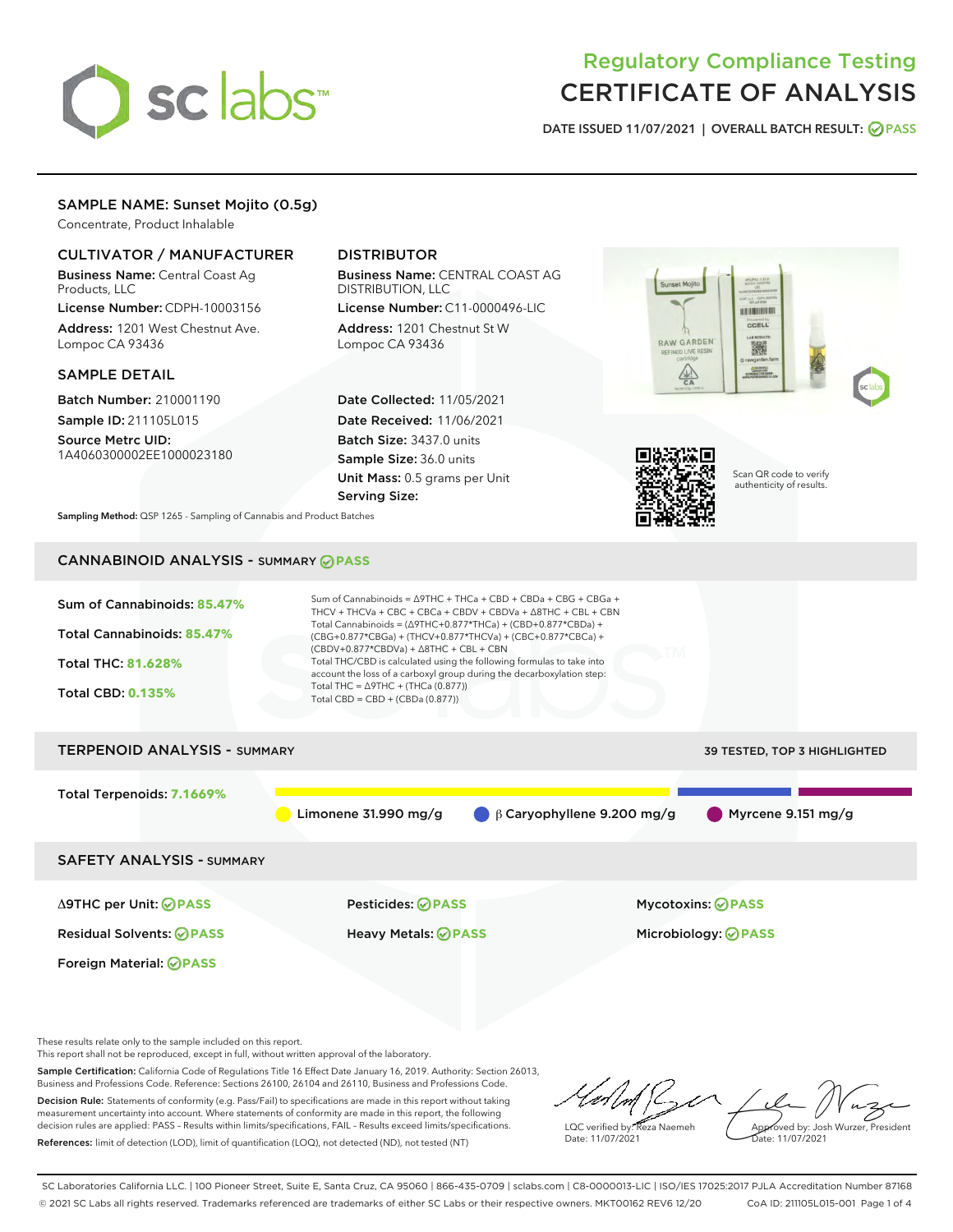



SUNSET MOJITO (0.5G) | DATE ISSUED 11/07/2021 | OVERALL BATCH RESULT: **● PASS** 

#### CANNABINOID TEST RESULTS - 11/07/2021 2 PASS

Tested by high-performance liquid chromatography with diode-array detection (HPLC-DAD). **Method:** QSP 1157 - Analysis of Cannabinoids by HPLC-DAD

#### TOTAL CANNABINOIDS: **85.47%**

Total Cannabinoids (Total THC) + (Total CBD) + (Total CBG) + (Total THCV) + (Total CBC) + (Total CBDV) + ∆8THC + CBL + CBN

TOTAL THC: **81.628%** Total THC (∆9THC+0.877\*THCa)

TOTAL CBD: **0.135%**

Total CBD (CBD+0.877\*CBDa)

TOTAL CBG: 2.045% Total CBG (CBG+0.877\*CBGa)

TOTAL THCV: 1.44% Total THCV (THCV+0.877\*THCVa)

TOTAL CBC: ND Total CBC (CBC+0.877\*CBCa)

TOTAL CBDV: ND Total CBDV (CBDV+0.877\*CBDVa)

| <b>COMPOUND</b>            | LOD/LOQ<br>(mg/g) | <b>MEASUREMENT</b><br><b>UNCERTAINTY</b><br>(mg/g) | <b>RESULT</b><br>(mg/g) | <b>RESULT</b><br>(%) |
|----------------------------|-------------------|----------------------------------------------------|-------------------------|----------------------|
| <b>A9THC</b>               | 0.06 / 0.26       | ±28.080                                            | 816.28                  | 81.628               |
| <b>CBG</b>                 | 0.06/0.19         | ±0.806                                             | 20.45                   | 2.045                |
| <b>THCV</b>                | 0.1 / 0.2         | ±0.72                                              | 14.4                    | 1.44                 |
| <b>CBN</b>                 | 0.1 / 0.3         | ±0.14                                              | 2.2                     | 0.22                 |
| <b>CBD</b>                 | 0.07/0.29         | ±0.063                                             | 1.35                    | 0.135                |
| $\triangle$ 8THC           | 0.1/0.4           | N/A                                                | <b>ND</b>               | <b>ND</b>            |
| <b>THCa</b>                | 0.05/0.14         | N/A                                                | <b>ND</b>               | <b>ND</b>            |
| <b>THCVa</b>               | 0.07/0.20         | N/A                                                | <b>ND</b>               | <b>ND</b>            |
| <b>CBDa</b>                | 0.02/0.19         | N/A                                                | <b>ND</b>               | <b>ND</b>            |
| <b>CBDV</b>                | 0.04/0.15         | N/A                                                | <b>ND</b>               | <b>ND</b>            |
| <b>CBDVa</b>               | 0.03/0.53         | N/A                                                | <b>ND</b>               | <b>ND</b>            |
| <b>CBGa</b>                | 0.1/0.2           | N/A                                                | <b>ND</b>               | <b>ND</b>            |
| <b>CBL</b>                 | 0.06 / 0.24       | N/A                                                | <b>ND</b>               | <b>ND</b>            |
| <b>CBC</b>                 | 0.2 / 0.5         | N/A                                                | <b>ND</b>               | <b>ND</b>            |
| <b>CBCa</b>                | 0.07 / 0.28       | N/A                                                | <b>ND</b>               | <b>ND</b>            |
| <b>SUM OF CANNABINOIDS</b> |                   |                                                    | 854.7 mg/g              | 85.47%               |

#### **UNIT MASS: 0.5 grams per Unit**

| ∆9THC per Unit                         | 1120 per-package limit | 408.14 mg/unit | <b>PASS</b> |
|----------------------------------------|------------------------|----------------|-------------|
| <b>Total THC per Unit</b>              |                        | 408.14 mg/unit |             |
| <b>CBD per Unit</b>                    |                        | $0.68$ mg/unit |             |
| <b>Total CBD per Unit</b>              |                        | $0.68$ mg/unit |             |
| <b>Sum of Cannabinoids</b><br>per Unit |                        | 427.4 mg/unit  |             |
| <b>Total Cannabinoids</b><br>per Unit  |                        | 427.3 mg/unit  |             |

| <b>COMPOUND</b>         | LOD/LOQ<br>(mg/g) | <b>AJUREIVII</b><br><b>UNCERTAINTY</b><br>(mg/g) | <b>RESULT</b><br>(mg/g)                         | <b>RESULT</b><br>(%) |
|-------------------------|-------------------|--------------------------------------------------|-------------------------------------------------|----------------------|
| Limonene                | 0.005 / 0.016     | ±0.4575                                          | 31.990                                          | 3.1990               |
| $\beta$ Caryophyllene   | 0.004 / 0.012     | ±0.3275                                          | 9.200                                           | 0.9200               |
| <b>Myrcene</b>          | 0.008 / 0.025     | ±0.1180                                          | 9.151                                           | 0.9151               |
| $\beta$ Pinene          | 0.004 / 0.014     | ±0.0564                                          | 4.903                                           | 0.4903               |
| $\alpha$ Pinene         | 0.005 / 0.017     | ±0.0315                                          | 3.662                                           | 0.3662               |
| Ocimene                 | 0.011 / 0.038     | ±0.0830                                          | 2.585                                           | 0.2585               |
| $\alpha$ Humulene       | 0.009 / 0.029     | ±0.0811                                          | 2.526                                           | 0.2526               |
| Linalool                | 0.009 / 0.032     | ±0.0686                                          | 1.805                                           | 0.1805               |
| Terpinolene             | 0.008 / 0.026     | ±0.0319                                          | 1.558                                           | 0.1558               |
| Fenchol                 | 0.010 / 0.034     | ±0.0473                                          | 1.222                                           | 0.1222               |
| Terpineol               | 0.016 / 0.055     | ±0.0502                                          | 0.818                                           | 0.0818               |
| Camphene                | 0.005 / 0.015     | ±0.0075                                          | 0.654                                           | 0.0654               |
| Fenchone                | 0.009 / 0.028     | ±0.0090                                          | 0.309                                           | 0.0309               |
| trans-β-Farnesene       | 0.008 / 0.025     | ±0.0074                                          | 0.208                                           | 0.0208               |
| <b>Borneol</b>          | 0.005 / 0.016     | ±0.0085                                          | 0.203                                           | 0.0203               |
| Citronellol             | 0.003 / 0.010     | ±0.0095                                          | 0.195                                           | 0.0195               |
| Valencene               | 0.009 / 0.030     | ±0.0093                                          | 0.135                                           | 0.0135               |
| $\alpha$ Bisabolol      | 0.008 / 0.026     | ±0.0056                                          | 0.105                                           | 0.0105               |
| Nerolidol               | 0.009 / 0.028     | ±0.0048                                          | 0.077                                           | 0.0077               |
| $\alpha$ Phellandrene   | 0.006 / 0.020     | ±0.0008                                          | 0.062                                           | 0.0062               |
| $\gamma$ Terpinene      | 0.006 / 0.018     | ±0.0010                                          | 0.060                                           | 0.0060               |
| $\alpha$ Terpinene      | 0.005 / 0.017     | ±0.0008                                          | 0.052                                           | 0.0052               |
| 3 Carene                | 0.005 / 0.018     | ±0.0006                                          | 0.039                                           | 0.0039               |
| Guaiol                  | 0.009 / 0.030     | ±0.0018                                          | 0.038                                           | 0.0038               |
| <b>Geranyl Acetate</b>  | 0.004 / 0.014     | ±0.0015                                          | 0.036                                           | 0.0036               |
| Sabinene                | 0.004 / 0.014     | ±0.0003                                          | 0.028                                           | 0.0028               |
| Sabinene Hydrate        | 0.006 / 0.022     | ±0.0010                                          | 0.027                                           | 0.0027               |
| Nerol                   | 0.003 / 0.011     | ±0.0005                                          | 0.012                                           | 0.0012               |
| Geraniol                | 0.002 / 0.007     | ±0.0004                                          | 0.009                                           | 0.0009               |
| p-Cymene                | 0.005 / 0.016     | N/A                                              | <loq< th=""><th><loq< th=""></loq<></th></loq<> | <loq< th=""></loq<>  |
| Eucalyptol              | 0.006 / 0.018     | N/A                                              | <loq< th=""><th><loq< th=""></loq<></th></loq<> | <loq< th=""></loq<>  |
| Caryophyllene<br>Oxide  | 0.010 / 0.033     | N/A                                              | <loq< th=""><th><loq< th=""></loq<></th></loq<> | <loq< th=""></loq<>  |
| (-)-Isopulegol          | 0.005 / 0.016     | N/A                                              | ND                                              | ND                   |
| Camphor                 | 0.006 / 0.019     | N/A                                              | ND                                              | ND                   |
| Isoborneol              | 0.004 / 0.012     | N/A                                              | ND                                              | <b>ND</b>            |
| Menthol                 | 0.008 / 0.025     | N/A                                              | ND                                              | ND                   |
| R-(+)-Pulegone          | 0.003 / 0.011     | N/A                                              | ND                                              | ND                   |
| $\alpha$ Cedrene        | 0.005 / 0.016     | N/A                                              | ND                                              | ND                   |
| Cedrol                  | 0.008 / 0.027     | N/A                                              | ND                                              | ND                   |
| <b>TOTAL TERPENOIDS</b> |                   |                                                  | 71.669 mg/g                                     | 7.1669%              |

SC Laboratories California LLC. | 100 Pioneer Street, Suite E, Santa Cruz, CA 95060 | 866-435-0709 | sclabs.com | C8-0000013-LIC | ISO/IES 17025:2017 PJLA Accreditation Number 87168 © 2021 SC Labs all rights reserved. Trademarks referenced are trademarks of either SC Labs or their respective owners. MKT00162 REV6 12/20 CoA ID: 211105L015-001 Page 2 of 4

## TERPENOID TEST RESULTS - 11/06/2021

Terpene analysis utilizing gas chromatography-flame ionization detection (GC-FID). **Method:** QSP 1192 - Analysis of Terpenoids by GC-FID

MEACUREMENT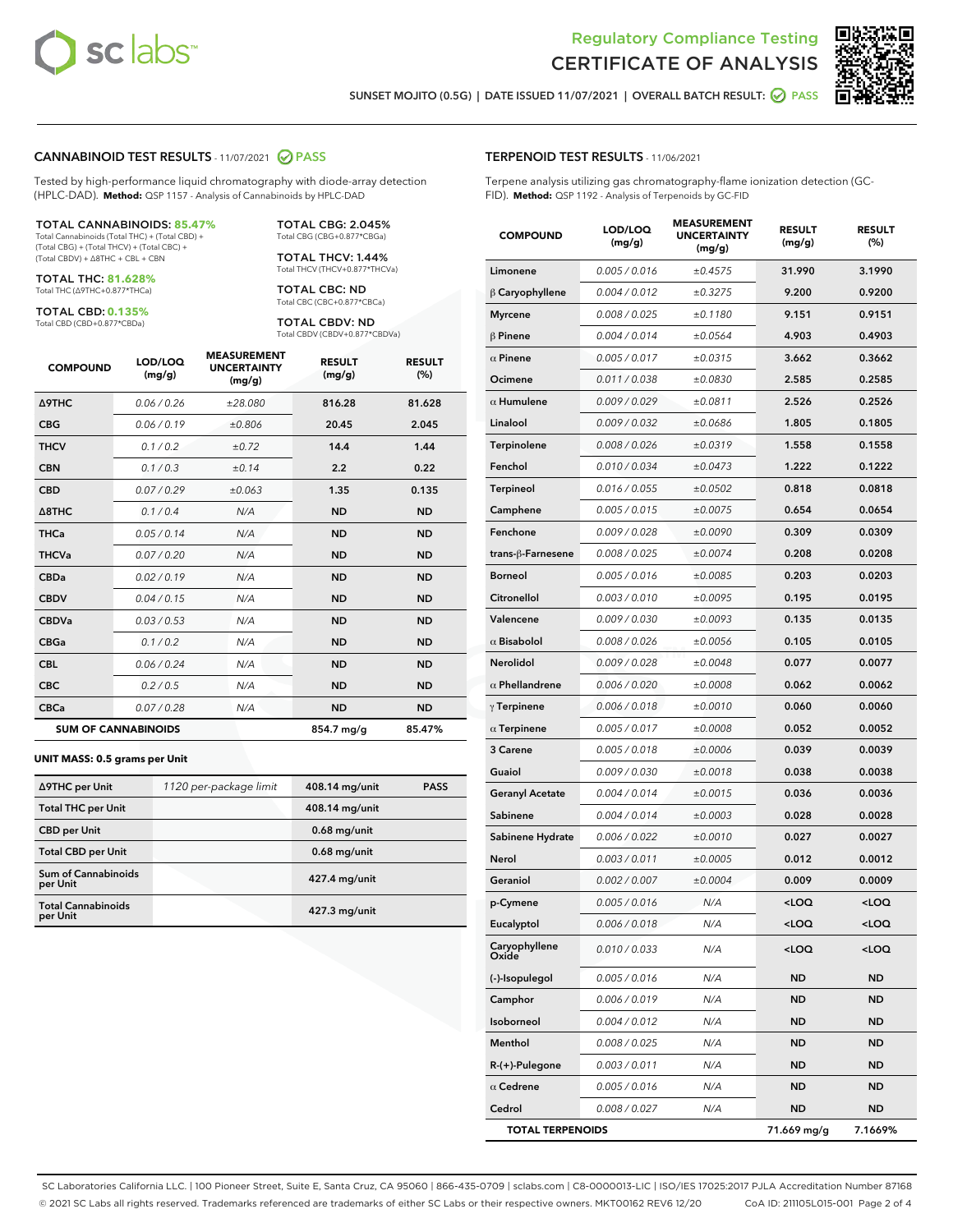



SUNSET MOJITO (0.5G) | DATE ISSUED 11/07/2021 | OVERALL BATCH RESULT: @ PASS

## CATEGORY 1 PESTICIDE TEST RESULTS - 11/06/2021 2 PASS

Pesticide and plant growth regulator analysis utilizing high-performance liquid chromatography-mass spectrometry (HPLC-MS) or gas chromatography-mass spectrometry (GC-MS). \*GC-MS utilized where indicated. **Method:** QSP 1212 - Analysis of Pesticides and Mycotoxins by LC-MS or QSP 1213 - Analysis of Pesticides by GC-MS

| <b>COMPOUND</b>             | LOD/LOQ<br>$(\mu g/g)$ | <b>ACTION</b><br><b>LIMIT</b><br>$(\mu g/g)$ | <b>MEASUREMENT</b><br><b>UNCERTAINTY</b><br>$(\mu g/g)$ | <b>RESULT</b><br>$(\mu g/g)$ | <b>RESULT</b> |
|-----------------------------|------------------------|----------------------------------------------|---------------------------------------------------------|------------------------------|---------------|
| Aldicarb                    | 0.03/0.08              | $>$ LOD                                      | N/A                                                     | <b>ND</b>                    | <b>PASS</b>   |
| Carbofuran                  | 0.02 / 0.05            | $\ge$ LOD                                    | N/A                                                     | <b>ND</b>                    | <b>PASS</b>   |
| Chlordane*                  | 0.03/0.08              | $>$ LOD                                      | N/A                                                     | <b>ND</b>                    | <b>PASS</b>   |
| Chlorfenapyr*               | 0.03/0.10              | $\ge$ LOD                                    | N/A                                                     | <b>ND</b>                    | <b>PASS</b>   |
| Chlorpyrifos                | 0.02 / 0.06            | $\ge$ LOD                                    | N/A                                                     | <b>ND</b>                    | <b>PASS</b>   |
| Coumaphos                   | 0.02 / 0.07            | $\ge$ LOD                                    | N/A                                                     | <b>ND</b>                    | <b>PASS</b>   |
| Daminozide                  | 0.02 / 0.07            | $\ge$ LOD                                    | N/A                                                     | <b>ND</b>                    | <b>PASS</b>   |
| <b>DDVP</b><br>(Dichlorvos) | 0.03/0.09              | $\ge$ LOD                                    | N/A                                                     | <b>ND</b>                    | <b>PASS</b>   |
| <b>Dimethoate</b>           | 0.03 / 0.08            | $\ge$ LOD                                    | N/A                                                     | <b>ND</b>                    | <b>PASS</b>   |
| Ethoprop(hos)               | 0.03/0.10              | $\ge$ LOD                                    | N/A                                                     | <b>ND</b>                    | <b>PASS</b>   |
| Etofenprox                  | 0.02 / 0.06            | $\ge$ LOD                                    | N/A                                                     | <b>ND</b>                    | <b>PASS</b>   |
| Fenoxycarb                  | 0.03 / 0.08            | $\ge$ LOD                                    | N/A                                                     | <b>ND</b>                    | <b>PASS</b>   |
| Fipronil                    | 0.03/0.08              | $>$ LOD                                      | N/A                                                     | <b>ND</b>                    | <b>PASS</b>   |
| Imazalil                    | 0.02 / 0.06            | $\ge$ LOD                                    | N/A                                                     | <b>ND</b>                    | <b>PASS</b>   |
| <b>Methiocarb</b>           | 0.02 / 0.07            | $\ge$ LOD                                    | N/A                                                     | <b>ND</b>                    | <b>PASS</b>   |
| Methyl<br>parathion         | 0.03/0.10              | $\ge$ LOD                                    | N/A                                                     | <b>ND</b>                    | <b>PASS</b>   |
| <b>Mevinphos</b>            | 0.03/0.09              | $\ge$ LOD                                    | N/A                                                     | <b>ND</b>                    | <b>PASS</b>   |
| Paclobutrazol               | 0.02 / 0.05            | $>$ LOD                                      | N/A                                                     | <b>ND</b>                    | <b>PASS</b>   |
| Propoxur                    | 0.03/0.09              | $\ge$ LOD                                    | N/A                                                     | <b>ND</b>                    | <b>PASS</b>   |
| Spiroxamine                 | 0.03 / 0.08            | $\ge$ LOD                                    | N/A                                                     | <b>ND</b>                    | <b>PASS</b>   |
| Thiacloprid                 | 0.03/0.10              | $\ge$ LOD                                    | N/A                                                     | <b>ND</b>                    | <b>PASS</b>   |

#### CATEGORY 2 PESTICIDE TEST RESULTS - 11/06/2021 @ PASS

| <b>COMPOUND</b>          | LOD/LOQ<br>$(\mu g/g)$ | <b>ACTION</b><br><b>LIMIT</b><br>$(\mu g/g)$ | <b>MEASUREMENT</b><br><b>UNCERTAINTY</b><br>$(\mu g/g)$ | <b>RESULT</b><br>$(\mu g/g)$ | <b>RESULT</b> |
|--------------------------|------------------------|----------------------------------------------|---------------------------------------------------------|------------------------------|---------------|
| Abamectin                | 0.03/0.10              | 0.1                                          | N/A                                                     | <b>ND</b>                    | <b>PASS</b>   |
| Acephate                 | 0.02/0.07              | 0.1                                          | N/A                                                     | <b>ND</b>                    | <b>PASS</b>   |
| Acequinocyl              | 0.02/0.07              | 0.1                                          | N/A                                                     | <b>ND</b>                    | <b>PASS</b>   |
| Acetamiprid              | 0.02/0.05              | 0.1                                          | N/A                                                     | <b>ND</b>                    | <b>PASS</b>   |
| Azoxystrobin             | 0 02 / 0 07            | 0.1                                          | N/A                                                     | <b>ND</b>                    | <b>PASS</b>   |
| <b>Bifenazate</b>        | 0.01/0.04              | 0.1                                          | N/A                                                     | <b>ND</b>                    | <b>PASS</b>   |
| <b>Bifenthrin</b>        | 0.02 / 0.05            | 3                                            | N/A                                                     | <b>ND</b>                    | <b>PASS</b>   |
| <b>Boscalid</b>          | 0.03/0.09              | 0.1                                          | N/A                                                     | <b>ND</b>                    | <b>PASS</b>   |
| Captan                   | 0.19/0.57              | 0.7                                          | N/A                                                     | <b>ND</b>                    | <b>PASS</b>   |
| Carbaryl                 | 0.02/0.06              | 0.5                                          | N/A                                                     | <b>ND</b>                    | <b>PASS</b>   |
| Chlorantranilip-<br>role | 0.04/0.12              | 10                                           | N/A                                                     | <b>ND</b>                    | <b>PASS</b>   |
| Clofentezine             | 0.03/0.09              | 0.1                                          | N/A                                                     | <b>ND</b>                    | <b>PASS</b>   |

## CATEGORY 2 PESTICIDE TEST RESULTS - 11/06/2021 continued

| <b>COMPOUND</b>               | LOD/LOQ<br>(µg/g) | <b>ACTION</b><br><b>LIMIT</b><br>$(\mu g/g)$ | <b>MEASUREMENT</b><br><b>UNCERTAINTY</b><br>$(\mu g/g)$ | <b>RESULT</b><br>(µg/g) | <b>RESULT</b> |
|-------------------------------|-------------------|----------------------------------------------|---------------------------------------------------------|-------------------------|---------------|
| Cyfluthrin                    | 0.12 / 0.38       | $\overline{c}$                               | N/A                                                     | ND                      | <b>PASS</b>   |
| Cypermethrin                  | 0.11 / 0.32       | $\mathcal{I}$                                | N/A                                                     | ND                      | <b>PASS</b>   |
| Diazinon                      | 0.02 / 0.05       | 0.1                                          | N/A                                                     | <b>ND</b>               | <b>PASS</b>   |
| Dimethomorph                  | 0.03 / 0.09       | 2                                            | N/A                                                     | ND                      | <b>PASS</b>   |
| Etoxazole                     | 0.02 / 0.06       | 0.1                                          | N/A                                                     | ND                      | <b>PASS</b>   |
| Fenhexamid                    | 0.03 / 0.09       | 0.1                                          | N/A                                                     | <b>ND</b>               | <b>PASS</b>   |
| Fenpyroximate                 | 0.02 / 0.06       | 0.1                                          | N/A                                                     | ND                      | <b>PASS</b>   |
| Flonicamid                    | 0.03 / 0.10       | 0.1                                          | N/A                                                     | ND                      | <b>PASS</b>   |
| Fludioxonil                   | 0.03 / 0.10       | 0.1                                          | N/A                                                     | ND                      | <b>PASS</b>   |
| Hexythiazox                   | 0.02 / 0.07       | 0.1                                          | N/A                                                     | ND                      | <b>PASS</b>   |
| Imidacloprid                  | 0.04 / 0.11       | 5                                            | N/A                                                     | ND                      | <b>PASS</b>   |
| Kresoxim-methyl               | 0.02 / 0.07       | 0.1                                          | N/A                                                     | ND                      | <b>PASS</b>   |
| <b>Malathion</b>              | 0.03 / 0.09       | 0.5                                          | N/A                                                     | ND                      | <b>PASS</b>   |
| Metalaxyl                     | 0.02 / 0.07       | $\overline{c}$                               | N/A                                                     | ND                      | <b>PASS</b>   |
| Methomyl                      | 0.03 / 0.10       | 1                                            | N/A                                                     | <b>ND</b>               | <b>PASS</b>   |
| Myclobutanil                  | 0.03 / 0.09       | 0.1                                          | N/A                                                     | ND                      | <b>PASS</b>   |
| Naled                         | 0.02 / 0.07       | 0.1                                          | N/A                                                     | ND                      | <b>PASS</b>   |
| Oxamyl                        | 0.04 / 0.11       | 0.5                                          | N/A                                                     | ND                      | <b>PASS</b>   |
| Pentachloronitro-<br>benzene* | 0.03 / 0.09       | 0.1                                          | N/A                                                     | ND                      | <b>PASS</b>   |
| Permethrin                    | 0.04 / 0.12       | 0.5                                          | N/A                                                     | ND                      | <b>PASS</b>   |
| Phosmet                       | 0.03 / 0.10       | 0.1                                          | N/A                                                     | ND                      | <b>PASS</b>   |
| Piperonylbu-<br>toxide        | 0.02 / 0.07       | 3                                            | N/A                                                     | ND                      | <b>PASS</b>   |
| Prallethrin                   | 0.03 / 0.08       | 0.1                                          | N/A                                                     | ND                      | <b>PASS</b>   |
| Propiconazole                 | 0.02 / 0.07       | 0.1                                          | N/A                                                     | ND                      | <b>PASS</b>   |
| Pyrethrins                    | 0.04 / 0.12       | 0.5                                          | N/A                                                     | ND                      | <b>PASS</b>   |
| Pyridaben                     | 0.02 / 0.07       | 0.1                                          | N/A                                                     | ND                      | <b>PASS</b>   |
| Spinetoram                    | 0.02 / 0.07       | 0.1                                          | N/A                                                     | ND                      | <b>PASS</b>   |
| Spinosad                      | 0.02 / 0.07       | 0.1                                          | N/A                                                     | ND                      | <b>PASS</b>   |
| Spiromesifen                  | 0.02 / 0.05       | 0.1                                          | N/A                                                     | <b>ND</b>               | <b>PASS</b>   |
| Spirotetramat                 | 0.02 / 0.06       | 0.1                                          | N/A                                                     | ND                      | <b>PASS</b>   |
| Tebuconazole                  | 0.02 / 0.07       | 0.1                                          | N/A                                                     | ND                      | <b>PASS</b>   |
| Thiamethoxam                  | 0.03 / 0.10       | 5                                            | N/A                                                     | ND                      | <b>PASS</b>   |
| Trifloxystrobin               | 0.03 / 0.08       | 0.1                                          | N/A                                                     | <b>ND</b>               | <b>PASS</b>   |

SC Laboratories California LLC. | 100 Pioneer Street, Suite E, Santa Cruz, CA 95060 | 866-435-0709 | sclabs.com | C8-0000013-LIC | ISO/IES 17025:2017 PJLA Accreditation Number 87168 © 2021 SC Labs all rights reserved. Trademarks referenced are trademarks of either SC Labs or their respective owners. MKT00162 REV6 12/20 CoA ID: 211105L015-001 Page 3 of 4